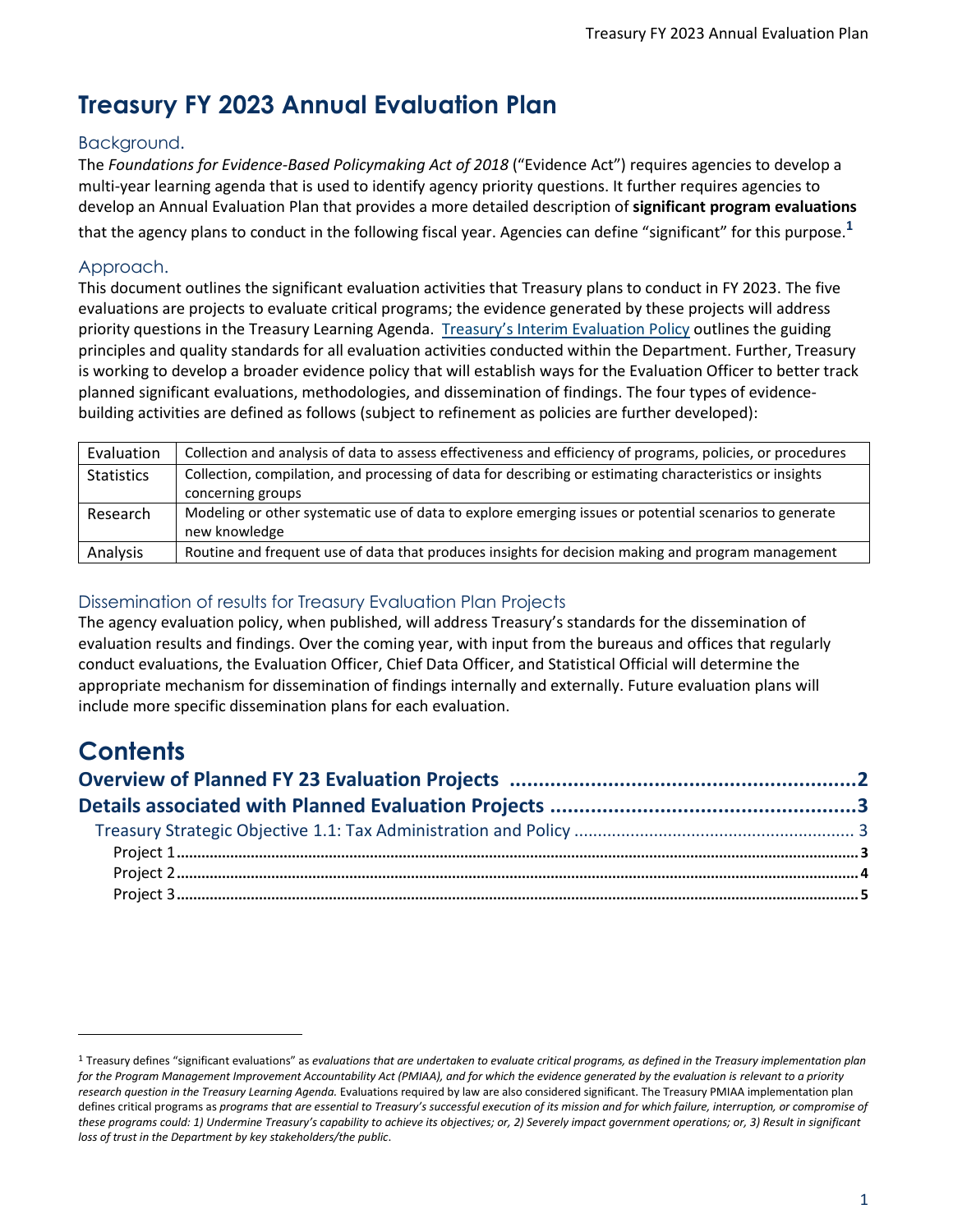## Overview of Planned FY 23 Evaluation Projects

Treasury plans to conduct three significant evaluation projects aligned to three learning agenda priority research questions. Some of these activities began in previous years and some will start in FY 2023. All projects will be led by the IRS and align to Strategic Objective 1.1, Tax Administration and Policy.

*How can the IRS address taxpayer needs and preferences to deliver a better taxpayer experience?* 

- *1. Customer Experience Analytics*
- *2. Customer Callback Expansion*
- *3. Customer Experience, Expectations, and Needs Survey*

Additionally, Treasury is exploring significant evaluation projects for three other learning agenda questions. Treasury has not yet identified specific evaluation questions or planned activities, but the Treasury FY 2022-2026 Learning Agenda includes additional background, data, and potential methods or approaches to answering these questions. Activities may start by the end of FY 2023, dependent on resources.

| <b>Strategic</b>                             | <b>Priority Question</b>                                                                                                                                                                                                                          | Lead                           |
|----------------------------------------------|---------------------------------------------------------------------------------------------------------------------------------------------------------------------------------------------------------------------------------------------------|--------------------------------|
| <b>Objective</b>                             |                                                                                                                                                                                                                                                   | organization                   |
| 1.3 Economically<br>Resilient<br>Communities | To what extent are American Rescue Plan (ARP) programs being implemented<br>equitably?                                                                                                                                                            | Departmental<br>Offices        |
|                                              | What are the impacts and/or outcomes of the Emergency Capital Investment Program,<br>Rapid Response Program, and Minority Lending Programs on Community Financial<br>Development Institutions (CDFIs) or minority depository institutions (MDIs)? | Departmental<br><b>Offices</b> |
| 1.4 Resilient<br><b>Housing Market</b>       | What strategies deployed in the recovery from COVID-19 best prevented evictions and<br>foreclosures? How can we track evictions nationwide?                                                                                                       | Departmental<br><b>Offices</b> |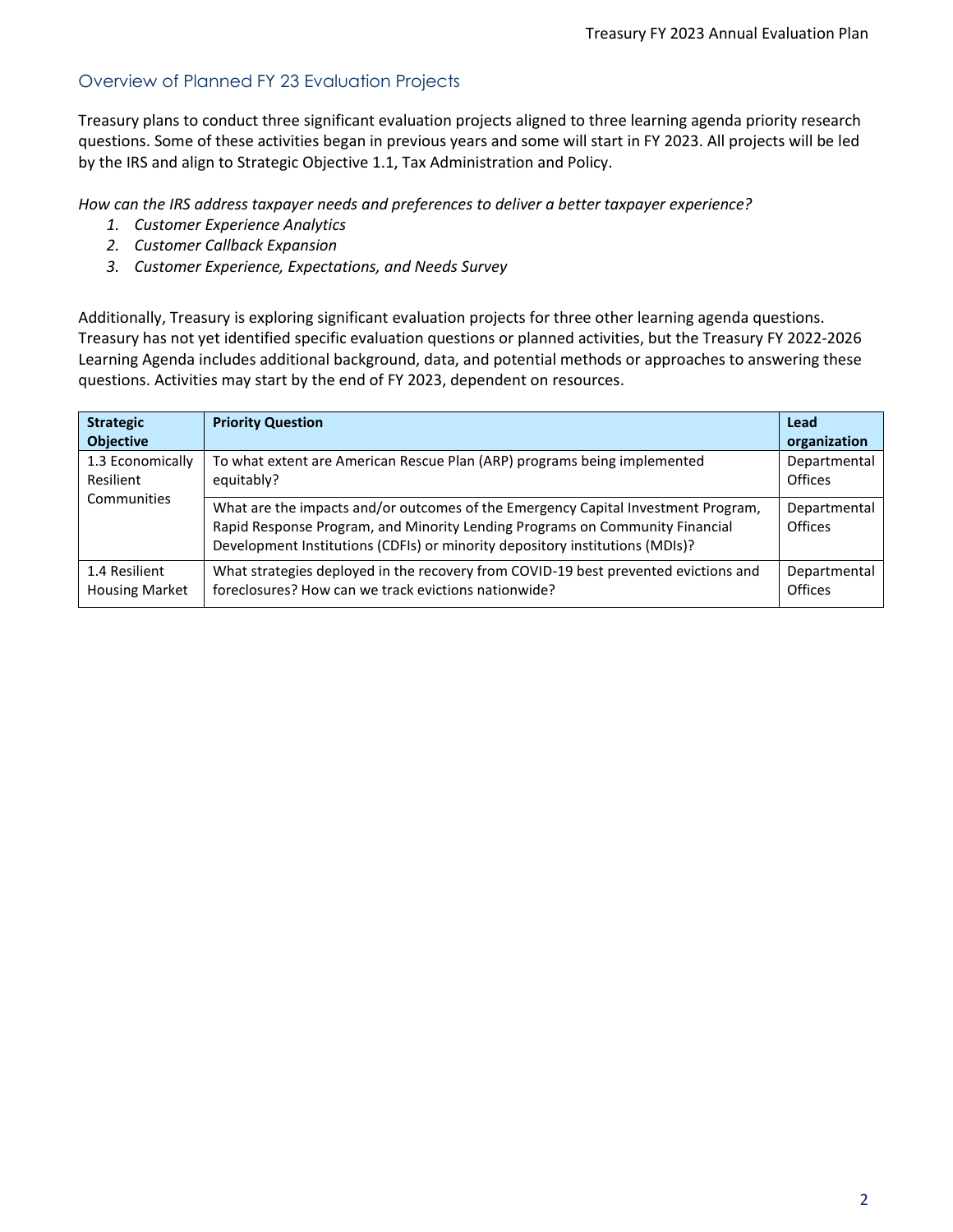## Details associated with Planned Evaluation Projects

Title I of the Evidence Act requires that agencies share specific information for selected significant evaluation projects to help anticipate the completion of and plan for the appropriate dissemination of the findings for use in agency decision-making. The following tables (one for each project) provide the required information: the project title, lead research organization, supporting organization(s), specific evaluation questions for each project, data(sets) required for the project, the tools and software required for the project, the analytic approaches to be employed for the project, and anticipated/existing challenges to completing the project.

## How can the IRS address taxpayer needs and preferences to deliver a better taxpayer experience?

| <b>Customer Experience (CX) Analytics</b>                                                                                             |                                                                                                                                                                                                                                                                                                                                                                                                                                           |                                                                                                                                                                                                                                                                         |                                                                                                                                                                                                                                                                                                                                                                        |  |
|---------------------------------------------------------------------------------------------------------------------------------------|-------------------------------------------------------------------------------------------------------------------------------------------------------------------------------------------------------------------------------------------------------------------------------------------------------------------------------------------------------------------------------------------------------------------------------------------|-------------------------------------------------------------------------------------------------------------------------------------------------------------------------------------------------------------------------------------------------------------------------|------------------------------------------------------------------------------------------------------------------------------------------------------------------------------------------------------------------------------------------------------------------------------------------------------------------------------------------------------------------------|--|
| Lead Organization: IRS Research, Applied Analytics, and Statistic Division / Data Management Division                                 |                                                                                                                                                                                                                                                                                                                                                                                                                                           |                                                                                                                                                                                                                                                                         |                                                                                                                                                                                                                                                                                                                                                                        |  |
| Supporting Organization(s): IRS W&I Division                                                                                          |                                                                                                                                                                                                                                                                                                                                                                                                                                           |                                                                                                                                                                                                                                                                         |                                                                                                                                                                                                                                                                                                                                                                        |  |
| <b>Evaluation Questions</b>                                                                                                           | <b>Data Sources</b>                                                                                                                                                                                                                                                                                                                                                                                                                       | <b>Analytic Tools</b>                                                                                                                                                                                                                                                   | <b>Analytic Approaches</b>                                                                                                                                                                                                                                                                                                                                             |  |
| Question 1: How can<br>Natural Language<br>Processing techniques<br>improve the taxpayer<br>experience?<br><b>Question 2: How can</b> | Account<br>$\bullet$<br>Management<br>Services (AMS)<br><b>Individual Master</b><br>$\bullet$<br>File (IMF)<br>Notice Delivery<br>$\bullet$<br>System (NDS)<br><b>Individual Returns</b><br>$\bullet$<br><b>Transaction File</b><br>(IRTF)<br><b>Online Services</b><br>$\bullet$<br>(OLS)<br><b>Customer Call</b><br>$\bullet$<br>Transcripts<br>A-11 Survey Data<br>$\bullet$<br>Google Analytics,<br>$\bullet$<br><b>Forsee Survey</b> | The entire range<br>$\bullet$<br>of data and tools<br>available on CDW,<br>specifically SAP<br>HANA database,<br>Sybase IQ, R<br>statistical<br>software package<br>and Python.<br>A visualization<br>$\bullet$<br>tool we created<br>(CX Solution) that<br>leverages a | Text Mining Capabilities -<br>$\bullet$<br><b>Natural Language Processing</b><br>(NLP) models and tools<br>developed to analyze, quantify,<br>and categorize unstructured,<br>textural data.<br><b>Tokenization of AMS and</b><br>$\bullet$                                                                                                                            |  |
| machine learning be<br>used to identify<br>opportunities for<br>process<br>improvements?                                              |                                                                                                                                                                                                                                                                                                                                                                                                                                           |                                                                                                                                                                                                                                                                         | National Quality Review System<br>(NQRS) narratives<br><b>Topic Modeling using LDA</b><br>$\bullet$<br>(Latent Dirichlet Allocation)<br><b>Issue Classification using</b><br>$\bullet$<br>Support Vector Machine (SVM)                                                                                                                                                 |  |
| Question 3: How can<br>we be sure<br>implemented<br>recommendations<br>have the desired effect<br>on the taxpayer<br>experience?      |                                                                                                                                                                                                                                                                                                                                                                                                                                           | variety of data<br>sources and<br>organizes events<br>and interactions<br>over time to<br>present the<br>unique journeys<br>of the taxpayer.                                                                                                                            | models<br>Sentiment Analysis<br>$\bullet$<br>Predictive Models - Analytical<br>$\bullet$<br>models developed to predict<br>the likelihood of a customer<br>entering a specific end state<br>and prediction of next journey<br>steps within a tax module.<br>Models include Logitsistic<br>Regression, Decision Trees,<br>Random Forests, and Neural<br><b>Networks</b> |  |

## **Challenges associated with project:**

- Implementation of recommendations for process improvements requires buy-in from multiple stakeholders and often requires changes to established processes, procedures and training
- Each machine learning technique has pros and cons; need to have them compete against each other using common objectives and criteria
- Aligning data at the TIN level is not always possible
- Processing large data volumes in realtime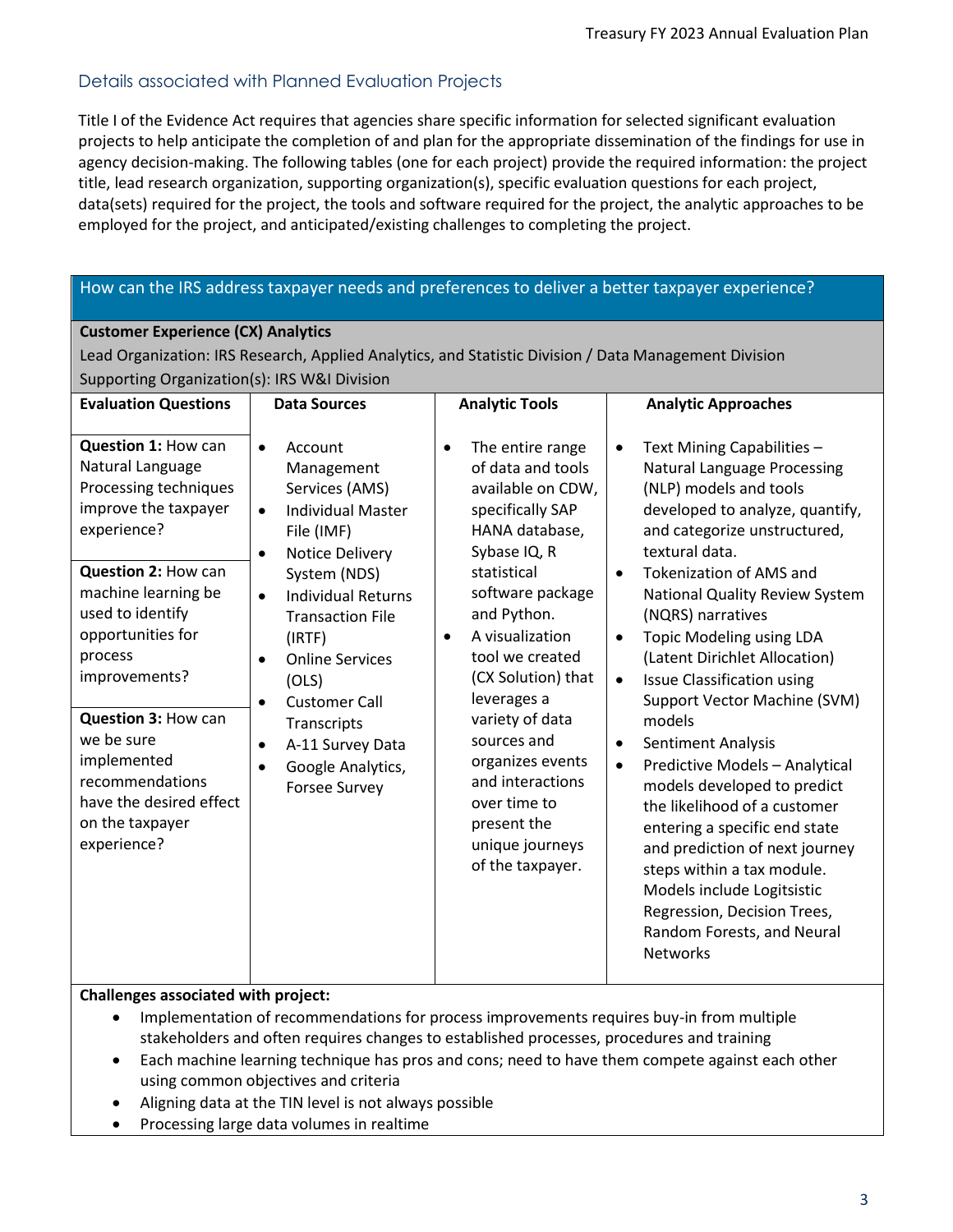#### How can the IRS address taxpayer needs and preferences to deliver a better taxpayer experience?

#### **Customer Callback Expansion**

Lead Organization: IRS Wage & Investment (W&I) Division, Customer Account Services Office

Supporting Organization(s): IRS W&I Division, Compliance Office and Operations & Support Office; IRS Tax Exempt & Government Entities Division

| <b>Evaluation Questions</b>                                                                                                                                                                         | <b>Data Sources</b>                                                                                                                                                                                                                                                                                                                                                                                                                                                                                 | <b>Analytic Tools</b>                                                                                                                                                                                                                                                                                                                                                                | <b>Analytic Approaches</b>                                                                                                                                                                                                                     |
|-----------------------------------------------------------------------------------------------------------------------------------------------------------------------------------------------------|-----------------------------------------------------------------------------------------------------------------------------------------------------------------------------------------------------------------------------------------------------------------------------------------------------------------------------------------------------------------------------------------------------------------------------------------------------------------------------------------------------|--------------------------------------------------------------------------------------------------------------------------------------------------------------------------------------------------------------------------------------------------------------------------------------------------------------------------------------------------------------------------------------|------------------------------------------------------------------------------------------------------------------------------------------------------------------------------------------------------------------------------------------------|
| <b>Question 1:</b><br>How can IRS<br>maximize the<br>expanded use of<br><b>Customer Callback to</b><br>improve the taxpayer<br>experience?                                                          | <b>Evaluative Data:</b><br><b>CCB Applications</b><br>$\bullet$<br><b>Currently Configured</b><br>All CCB viable<br>$\bullet$<br>applications<br><b>CCB Offer Rate</b><br>$\bullet$<br><b>CCB Take Rate</b><br>$\bullet$<br><b>CCB Successfully</b><br>$\bullet$<br>Registered<br><b>CCB Reacquisition Rate</b><br>$\bullet$<br><b>CCB Cancellation Rate</b><br>$\bullet$<br><b>CCB Busy/No Answer</b><br>$\bullet$<br>Rate, Transfer Errors<br><b>CCB Virtual Port</b><br>$\bullet$<br>Utilization | Management Information<br>System reports include the<br>following platforms with<br>varying report intervals and<br>stakeholder recipients.<br>Intelligent Contact<br>$\bullet$<br>Management (ICM)<br><b>Contact Analytics</b><br>$\bullet$<br>Enterprise Telephone Data<br>$\bullet$<br>(ETD)<br>3rd Party Tools EyeQueue ®<br>$\bullet$<br><b>Callback Dashboard &amp; Portal</b> | <b>Measuring progress</b><br>$\bullet$<br>of Customer<br>Callback<br>applications<br>deployed against IRS<br>Mod Plan reportable<br>measures.<br>Industry<br>$\bullet$<br>benchmarks for KPIs<br>Monitoring<br>$\bullet$<br>performance trends |
| <b>Question 2:</b><br>How can the IRS<br>evaluate the effect of<br><b>Customer Callback</b><br>Service to taxpayers?                                                                                | Average Speed of<br>$\bullet$<br>Answer<br>Avg Reconnect Time (to<br>$\bullet$<br>agent)<br><b>Hold Time Saved</b><br>$\bullet$                                                                                                                                                                                                                                                                                                                                                                     | Management Information<br>$\bullet$<br>System reports include the<br>following platforms with<br>varying report intervals and<br>stakeholder recipients.<br>Intelligent Contact<br>Management (ICM)<br><b>Contact Analytics</b><br>$\bullet$<br>Enterprise Telephone Data<br>$\bullet$<br>3rd Party Tools EyeQueue ®<br>$\bullet$<br><b>Callback Dashboard &amp; Portal</b>          | $\bullet$<br>Industry<br>benchmarks for KPIs<br>Monitoring<br>$\bullet$<br>performance trends                                                                                                                                                  |
| <b>Question 3:</b><br>How can the IRS<br>effectively gather<br>feedback from<br>taxpayers on the<br><b>Customer Callback</b><br>designs to best meet<br>the needs and<br>preferences of<br>callers? | Customer Feedback via<br>$\bullet$<br>call recordings<br>Customer Feedback via<br>$\bullet$<br>focus groups<br>Customer Feedback via<br>surveys                                                                                                                                                                                                                                                                                                                                                     | <b>Contact Analytics</b><br>$\bullet$<br><b>Verint Contact Recording</b><br>$\bullet$<br>3rd party contracted focus<br>$\bullet$<br>group reports<br>3rd party or in-house IVR<br>survey reports                                                                                                                                                                                     | $\bullet$<br><b>Evaluating customer</b><br>feedback through<br>sampling of calls<br>identified within<br>CCB services.                                                                                                                         |

**Challenges associated with project:** 

• IT Service Provider has limited implemention bandwidth against competing priorities

- CCB design applications are evolving with, and in parallel to, infrastructure upgrades
- Customer callback offerings are limited by both system and human resources (agents)
- Customer callback acceptance varies based on individual customer behavior